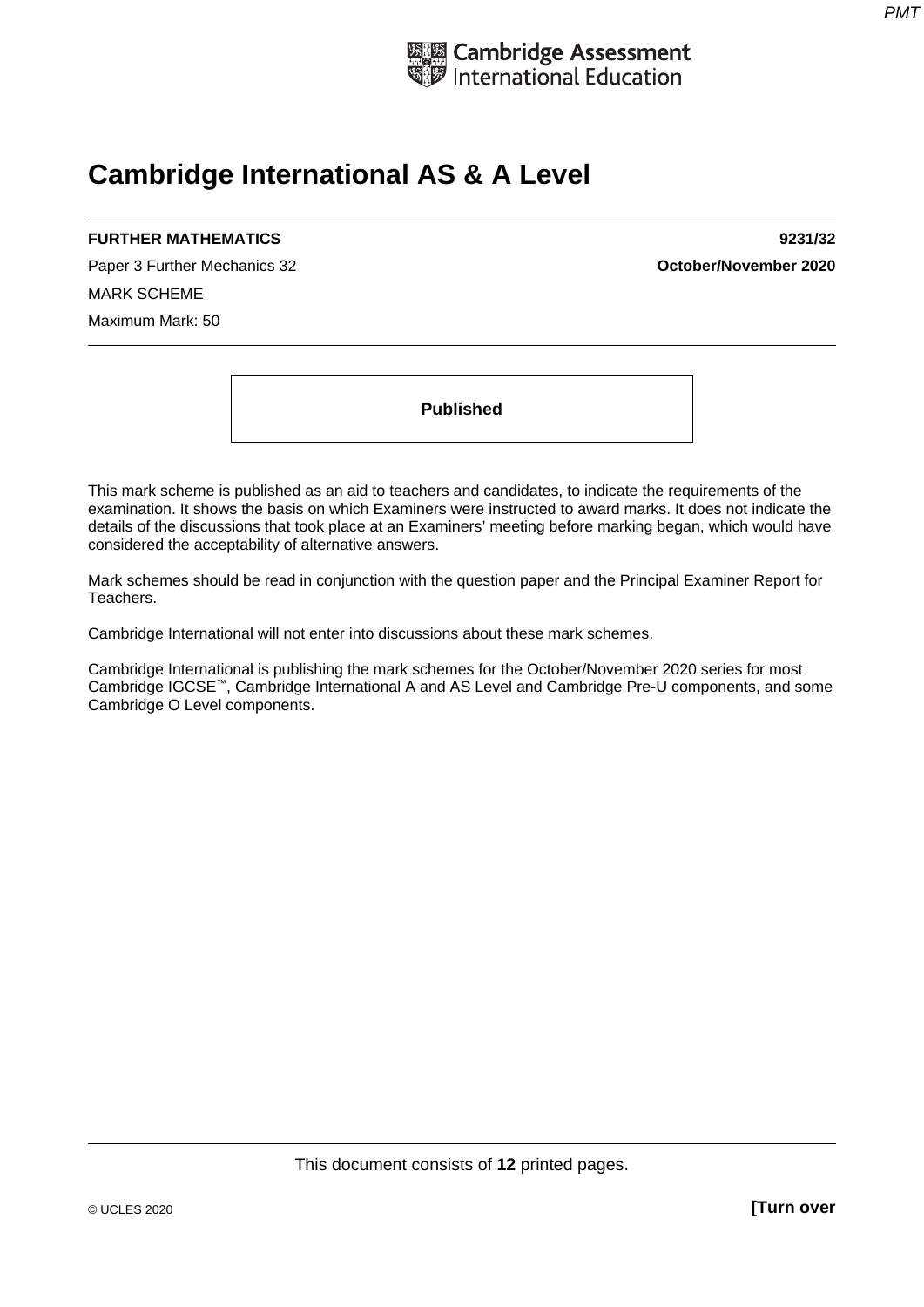*PMT*

# **Generic Marking Principles**

These general marking principles must be applied by all examiners when marking candidate answers. They should be applied alongside the specific content of the mark scheme or generic level descriptors for a question. Each question paper and mark scheme will also comply with these marking principles.

## GENERIC MARKING PRINCIPLE 1:

Marks must be awarded in line with:

- •the specific content of the mark scheme or the generic level descriptors for the question
- •the specific skills defined in the mark scheme or in the generic level descriptors for the question
- •the standard of response required by a candidate as exemplified by the standardisation scripts.

#### GENERIC MARKING PRINCIPLE 2:

Marks awarded are always **whole marks** (not half marks, or other fractions).

## GENERIC MARKING PRINCIPLE 3:

Marks must be awarded **positively**:

- • marks are awarded for correct/valid answers, as defined in the mark scheme. However, credit is given for valid answers which go beyond the scope of the syllabus and mark scheme, referring to your Team Leader as appropriate
- •marks are awarded when candidates clearly demonstrate what they know and can do
- •marks are not deducted for errors
- •marks are not deducted for omissions
- • answers should only be judged on the quality of spelling, punctuation and grammar when these features are specifically assessed by the question as indicated by the mark scheme. The meaning, however, should be unambiguous.

## GENERIC MARKING PRINCIPLE 4:

Rules must be applied consistently, e.g. in situations where candidates have not followed instructions or in the application of generic level descriptors.

## GENERIC MARKING PRINCIPLE 5:

Marks should be awarded using the full range of marks defined in the mark scheme for the question (however; the use of the full mark range may be limited according to the quality of the candidate responses seen).

## GENERIC MARKING PRINCIPLE 6:

Marks awarded are based solely on the requirements as defined in the mark scheme. Marks should not be awarded with grade thresholds or grade descriptors in mind.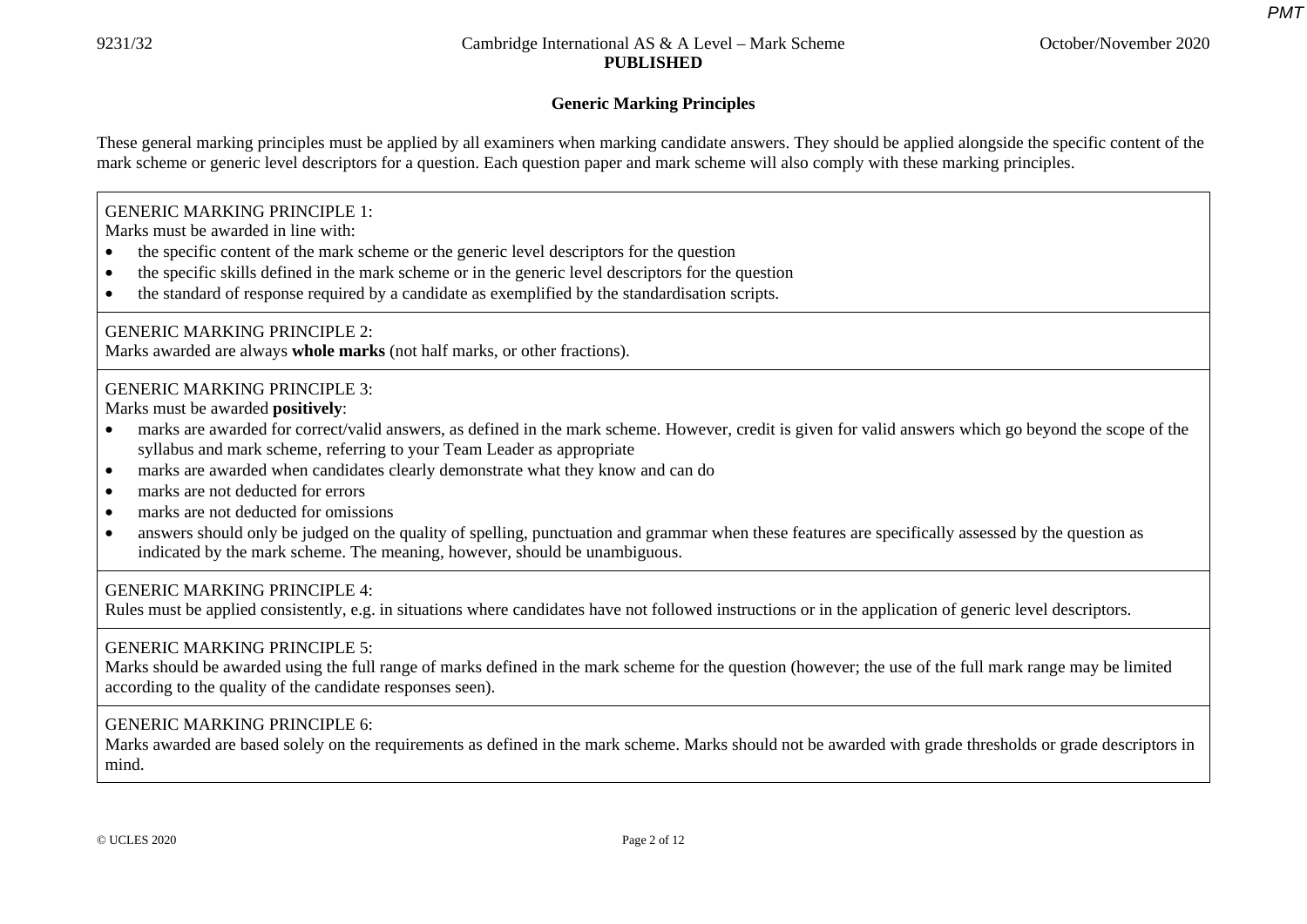|                | Mathematics Specific Marking Principles                                                                                                                                                                                                          |  |  |  |  |
|----------------|--------------------------------------------------------------------------------------------------------------------------------------------------------------------------------------------------------------------------------------------------|--|--|--|--|
|                | Unless a particular method has been specified in the question, full marks may be awarded for any correct method. However, if a calculation is required then<br>no marks will be awarded for a scale drawing.                                     |  |  |  |  |
| $\overline{2}$ | Unless specified in the question, answers may be given as fractions, decimals or in standard form. Ignore superfluous zeros, provided that the degree of<br>accuracy is not affected.                                                            |  |  |  |  |
|                | Allow alternative conventions for notation if used consistently throughout the paper, e.g. commas being used as decimal points.                                                                                                                  |  |  |  |  |
|                | Unless otherwise indicated, marks once gained cannot subsequently be lost, e.g. wrong working following a correct form of answer is ignored (isw).                                                                                               |  |  |  |  |
| 5              | Where a candidate has misread a number in the question and used that value consistently throughout, provided that number does not alter the difficulty or<br>the method required, award all marks earned and deduct just 1 mark for the misread. |  |  |  |  |
|                | Recovery within working is allowed, e.g. a notation error in the working where the following line of working makes the candidate's intent clear.                                                                                                 |  |  |  |  |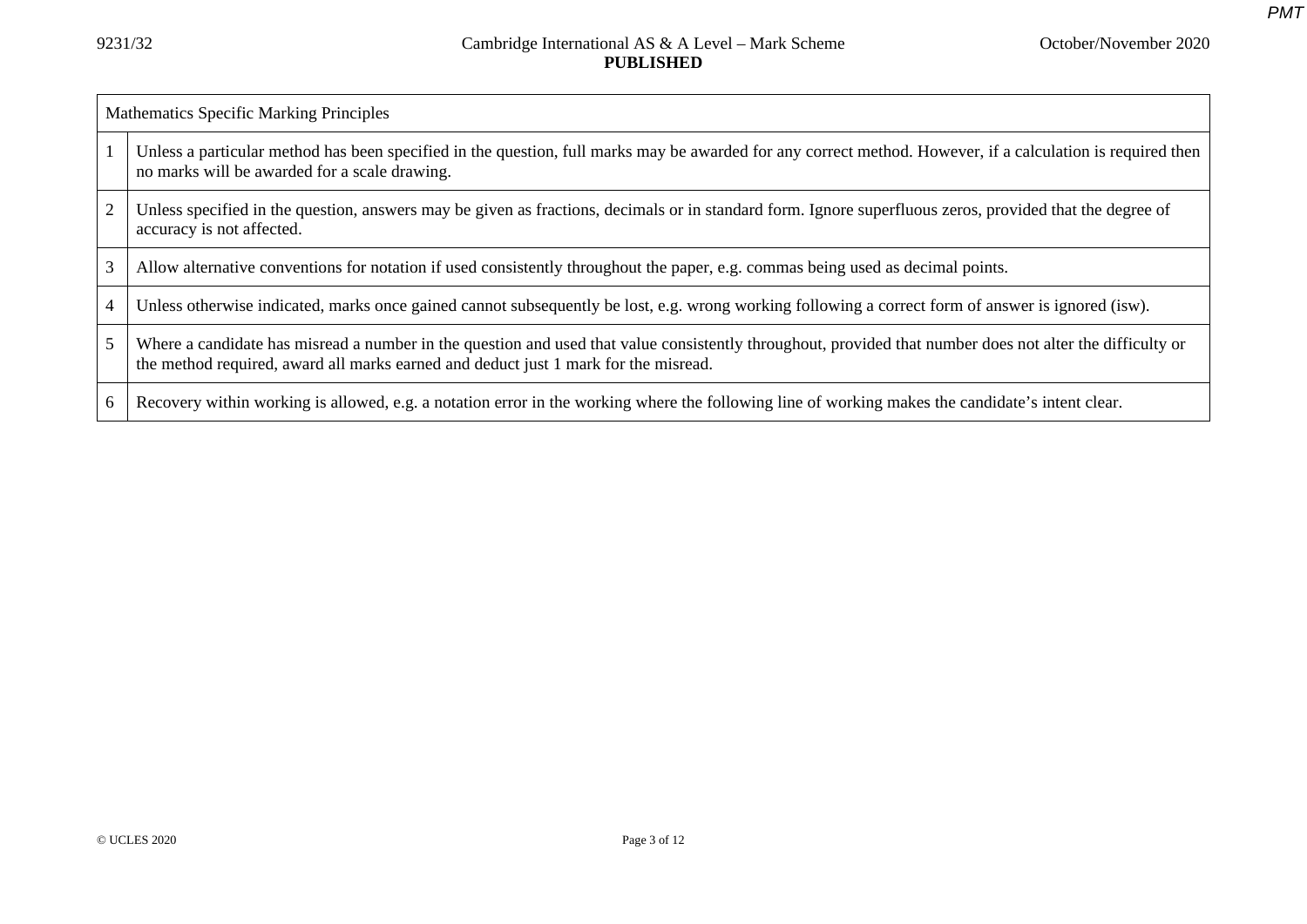*PMT*

## **Mark Scheme Notes**

The following notes are intended to aid interpretation of mark schemes in general, but individual mark schemes may include marks awarded for specific reasons outside the scope of these notes.

## **Types of mark**

- **M** Method mark, awarded for a valid method applied to the problem. Method marks are not lost for numerical errors, algebraic slips or errors in units. However, it is not usually sufficient for a candidate just to indicate an intention of using some method or just to quote a formula; the formula or idea must be applied to the specific problem in hand, e.g. by substituting the relevant quantities into the formula. Correct application of a formula without the formula being quoted obviously earns the M mark and in some cases an M mark can be implied from a correct answer.
- **A** Accuracy mark, awarded for a correct answer or intermediate step correctly obtained. Accuracy marks cannot be given unless the associated method mark is earned (or implied).
- **B** Mark for a correct result or statement independent of method marks.
- **DM** or **DB** When a part of a question has two or more 'method' steps, the M marks are generally independent unless the scheme specifically says otherwise; and similarly, when there are several B marks allocated. The notation DM or DB is used to indicate that a particular M or B mark is dependent on an earlier M or B (asterisked) mark in the scheme. When two or more steps are run together by the candidate, the earlier marks are implied and full credit is given.
	- **FT** Implies that the A or B mark indicated is allowed for work correctly following on from previously incorrect results. Otherwise, A or B marks are given for correct work only.
	- A or B marks are given for correct work only (not for results obtained from incorrect working) unless follow through is allowed (see abbreviation FT above).
	- For a numerical answer, allow the A or B mark if the answer is correct to 3 significant figures or would be correct to 3 significant figures if rounded (1) decimal place for angles in degrees).
	- •The total number of marks available for each question is shown at the bottom of the Marks column.
	- •Wrong or missing units in an answer should not result in loss of marks unless the guidance indicates otherwise.
	- •Square brackets [ ] around text or numbers show extra information not needed for the mark to be awarded.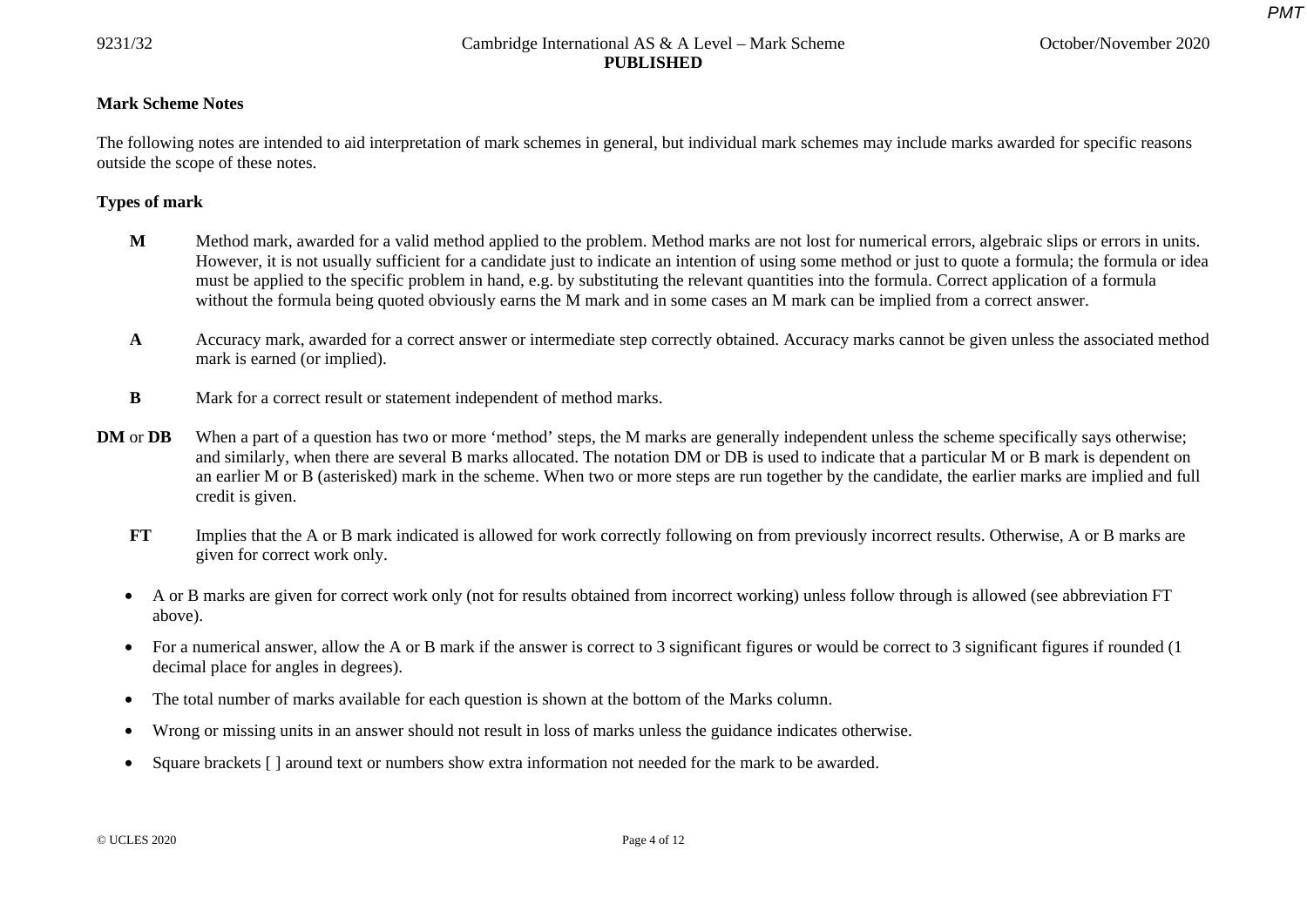*PMT*

## **Abbreviations**

- AEF/OE Any Equivalent Form (of answer is equally acceptable) / Or Equivalent
- AG Answer Given on the question paper (so extra checking is needed to ensure that the detailed working leading to the result is valid)
- CAO Correct Answer Only (emphasising that no 'follow through' from a previous error is allowed)
- CWO Correct Working Only
- ISW Ignore Subsequent Working
- SOI Seen Or Implied
- SC Special Case (detailing the mark to be given for a specific wrong solution, or a case where some standard marking practice is to be varied in the light of a particular circumstance)
- WWW Without Wrong Working
- AWRT Answer Which Rounds To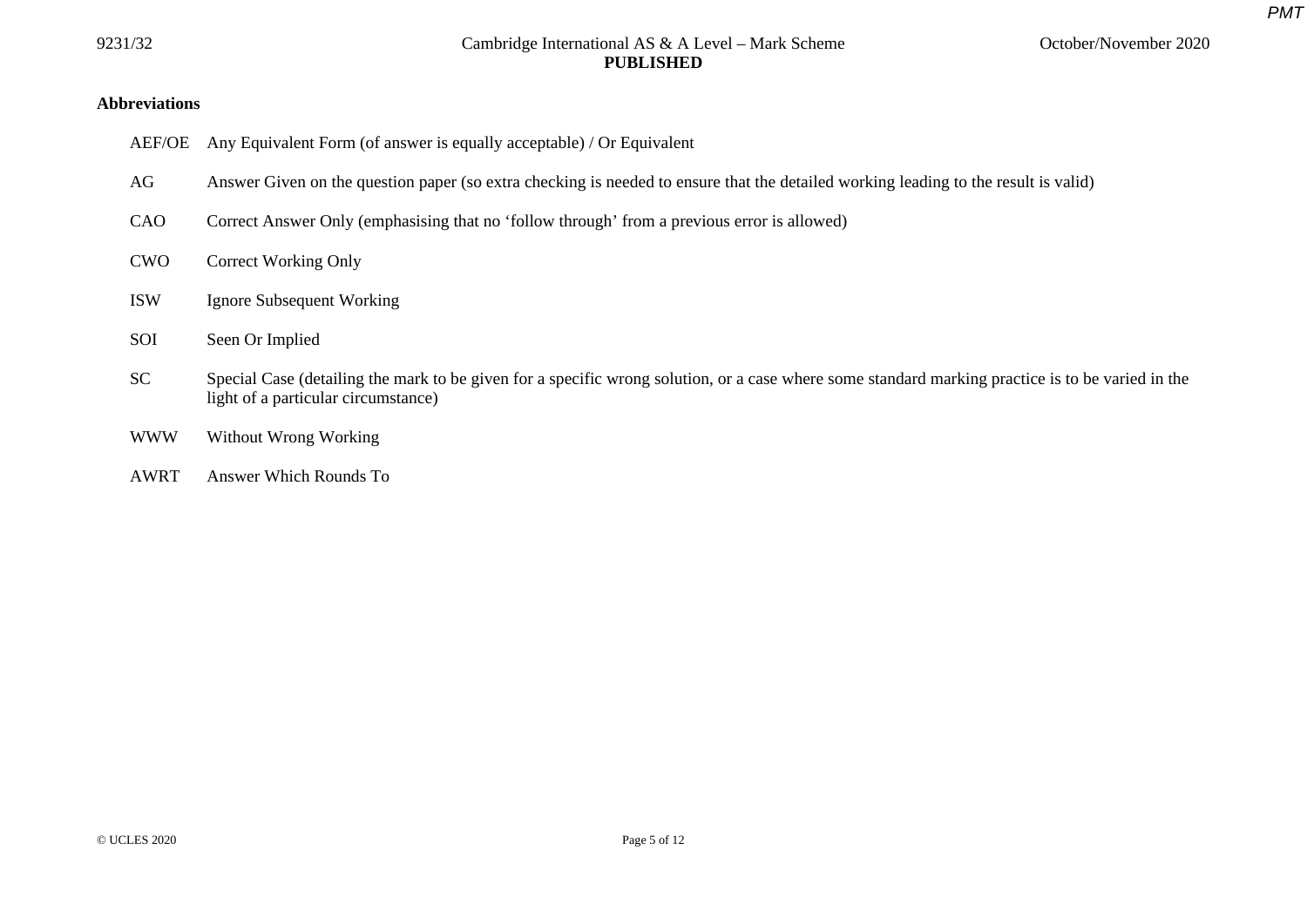| <b>Question</b> | Answer                                                                                                                    | <b>Marks</b>  | Guidance                                                                                      |
|-----------------|---------------------------------------------------------------------------------------------------------------------------|---------------|-----------------------------------------------------------------------------------------------|
|                 | At B, $mg \cos \beta = \frac{mv^2}{a}$ : $(v^2 = ag \cos \beta)$                                                          | B1            |                                                                                               |
|                 | $\frac{1}{2}mv^2 = \frac{1}{2}mu^2 + mga(\cos\alpha - \cos\beta)$                                                         | M1A1          | Energy equation with 4 terms and correct dimensions<br>$(v^2 = \frac{3ga}{2} - 2ag\cos\beta)$ |
|                 | Substitute for u, $\cos \alpha$ and v:<br>$\int$ ag cos $\beta = \frac{ag}{6} + 2ag\left(\frac{2}{3} - \cos \beta\right)$ | $\mathbf{M1}$ | Eliminate to find $\cos \beta$                                                                |
|                 | $\cos \beta = \frac{1}{2}$                                                                                                | $\mathbf{A1}$ |                                                                                               |
|                 |                                                                                                                           | 5             |                                                                                               |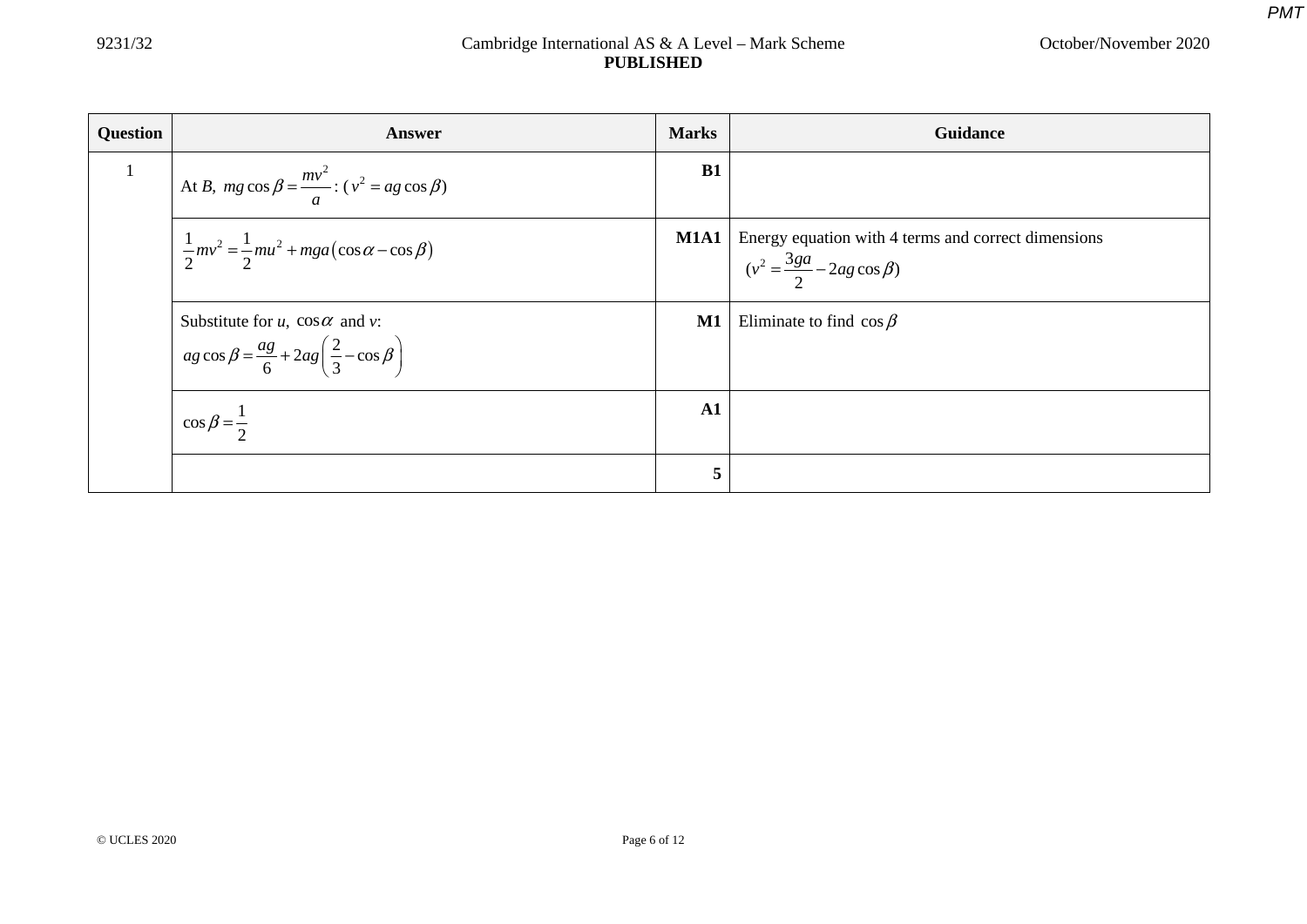| <b>Question</b> | <b>Answer</b>                                                                                                    | <b>Marks</b>  | <b>Guidance</b>                                                             |
|-----------------|------------------------------------------------------------------------------------------------------------------|---------------|-----------------------------------------------------------------------------|
| 2               | Speeds $v$ and $w$ after collision<br>$2mv + mw = 2mu \cos \alpha$                                               | M1            | Momentum equation with $m$ . Correct masses, allow sin instead of<br>$\cos$ |
|                 | $w-v = eu \cos \alpha$                                                                                           | M1            | Restitution, with consistent signs                                          |
|                 | $v = \frac{1}{3}u\cos\alpha(2-e) = \frac{1}{3}u\cdot\frac{3}{5}\left(2-\frac{1}{3}\right) = \frac{1}{3}u$        | $\mathbf{A1}$ |                                                                             |
|                 | Square of speed of $A = \left(\frac{1}{3}u\right)^2 + (u\sin\alpha)^2$                                           | $\mathbf{M1}$ | Uses correct speed perpendicular to motion                                  |
|                 | $=\left(\frac{1}{3}u\right)^{2} + \left(\frac{4}{5}u\right)^{2}$<br>Speed = $\frac{13}{15}u$ (= 0.867 <i>u</i> ) | A1            |                                                                             |
|                 |                                                                                                                  |               |                                                                             |
|                 |                                                                                                                  | 5             |                                                                             |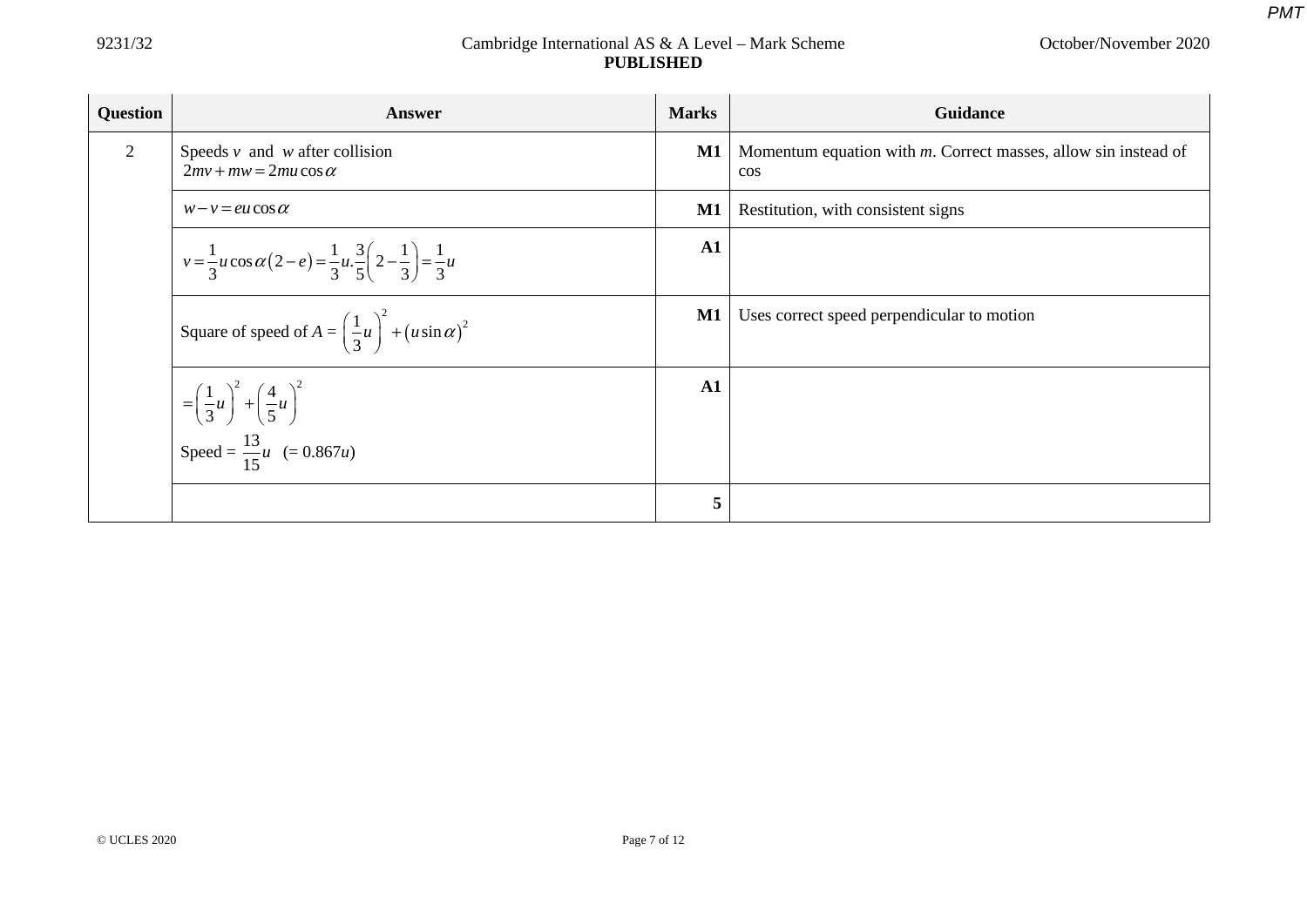| Question | Answer                                                                                         |                              | <b>Marks</b>             | Guidance                                 |                   |
|----------|------------------------------------------------------------------------------------------------|------------------------------|--------------------------|------------------------------------------|-------------------|
| 3(a)     |                                                                                                | Volume                       | Centre of mass from base | B1                                       | Distances correct |
|          | Cone                                                                                           | $\frac{1}{3}\pi (3r)^2$ . 4r | $4r+r$                   |                                          |                   |
|          | Cylinder                                                                                       | $\pi(3r)^2$ . 4r             | 2r                       |                                          |                   |
|          | Combined                                                                                       | $\frac{4}{3}\pi (3r)^2$ . 4r | $\overline{x}$           |                                          |                   |
|          | Taking moments about base of cylinder:                                                         |                              | <b>M1 A1</b>             | Moments equation                         |                   |
|          | $\bar{x}.\frac{4}{3}\pi(3r)^2.4r = \frac{1}{3}\pi(3r)^2.4r.5r + \pi(3r)^2.4r.2r$               |                              |                          |                                          |                   |
|          | $\overline{x} = \frac{11}{r}r$                                                                 |                              | A1                       |                                          |                   |
|          |                                                                                                |                              |                          | $\overline{\mathbf{4}}$                  |                   |
| 3(b)     | Condition: $OG \cos \theta < OA$ (where O is vertex of cone and OA is<br>slant height of cone) |                              | B1                       | Correct condition for equilibrium        |                   |
|          | $\left(4r+\frac{5r}{4}\right) \times \frac{4}{5} < 5r$                                         |                              | $\mathbf{M1}$            | Expression in terms of $r$               |                   |
|          | $21 < 25$ True                                                                                 |                              | A1                       | Correct conclusion, with correct working |                   |
|          |                                                                                                |                              |                          | $\overline{\mathbf{3}}$                  |                   |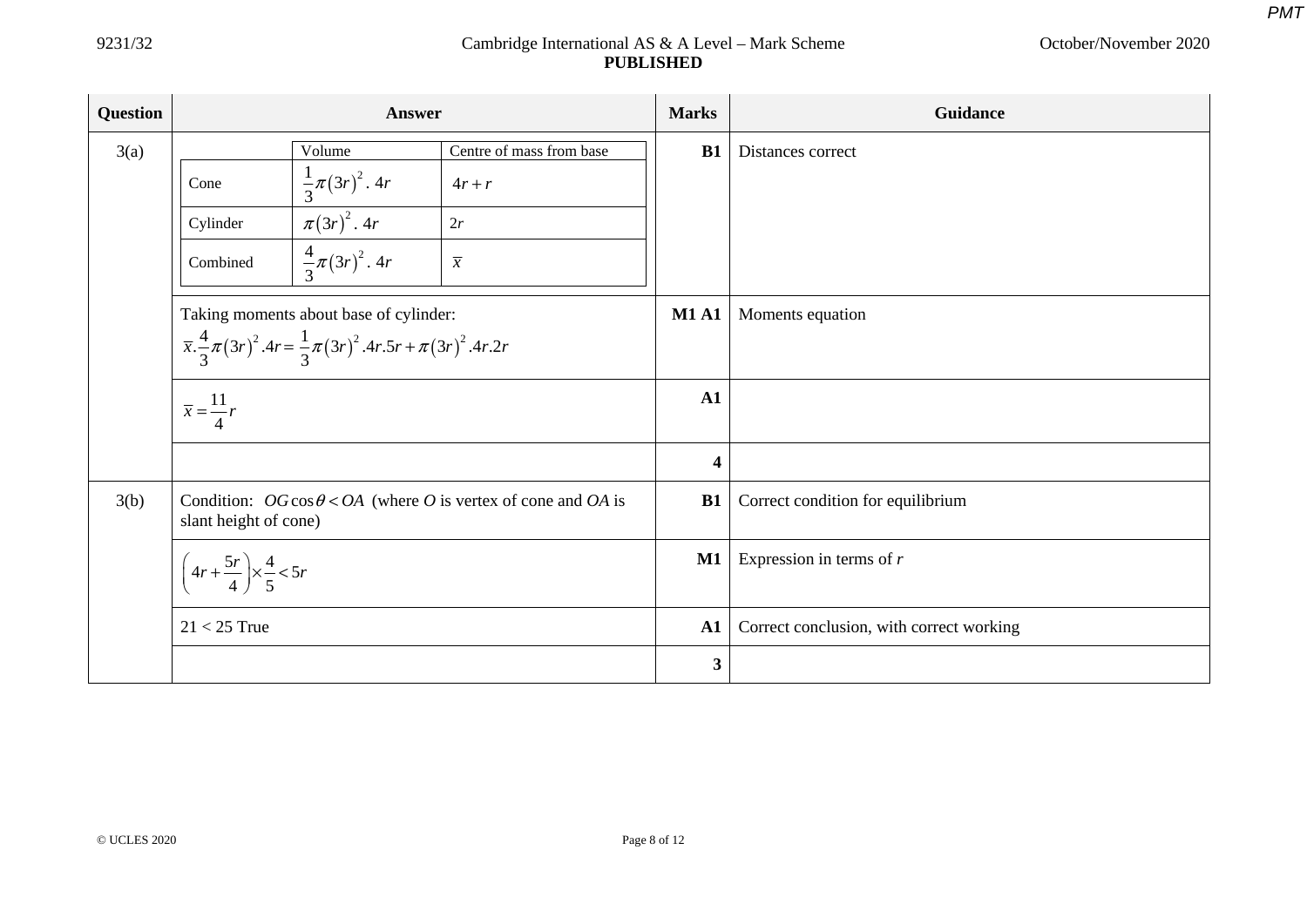| <b>Question</b> | <b>Answer</b>                                                      | <b>Marks</b>            | Guidance                                              |
|-----------------|--------------------------------------------------------------------|-------------------------|-------------------------------------------------------|
| 4(a)            | $\uparrow$ N cos $\theta$ = mg                                     | B1                      |                                                       |
|                 | $\leftarrow$ N sin $\theta$ = mr sin $\theta \omega^2$             | <b>B1</b>               |                                                       |
|                 | $\cos\theta = \frac{mg}{N}$ so $\cos\theta = \frac{g}{\omega^2 r}$ |                         | $B1$ AG                                               |
|                 |                                                                    | $\mathbf{3}$            |                                                       |
| 4(b)            | $\cos\theta = \frac{r-x}{r} = \frac{g}{\omega^2 r}$                |                         | <b>B1</b>   Using trig of situation: must involve $x$ |
|                 | In new situation: $r - 4x = r \times \frac{g}{4\omega^2 r}$        | M1                      | Using new situation with $4x$ and $2\omega$ seen      |
|                 | $r-x=4(r-4x)$                                                      | $\mathbf{M1}$           | Combining                                             |
|                 | $x = \frac{1}{5}r$                                                 | ${\bf A1}$              |                                                       |
|                 |                                                                    | $\overline{\mathbf{4}}$ |                                                       |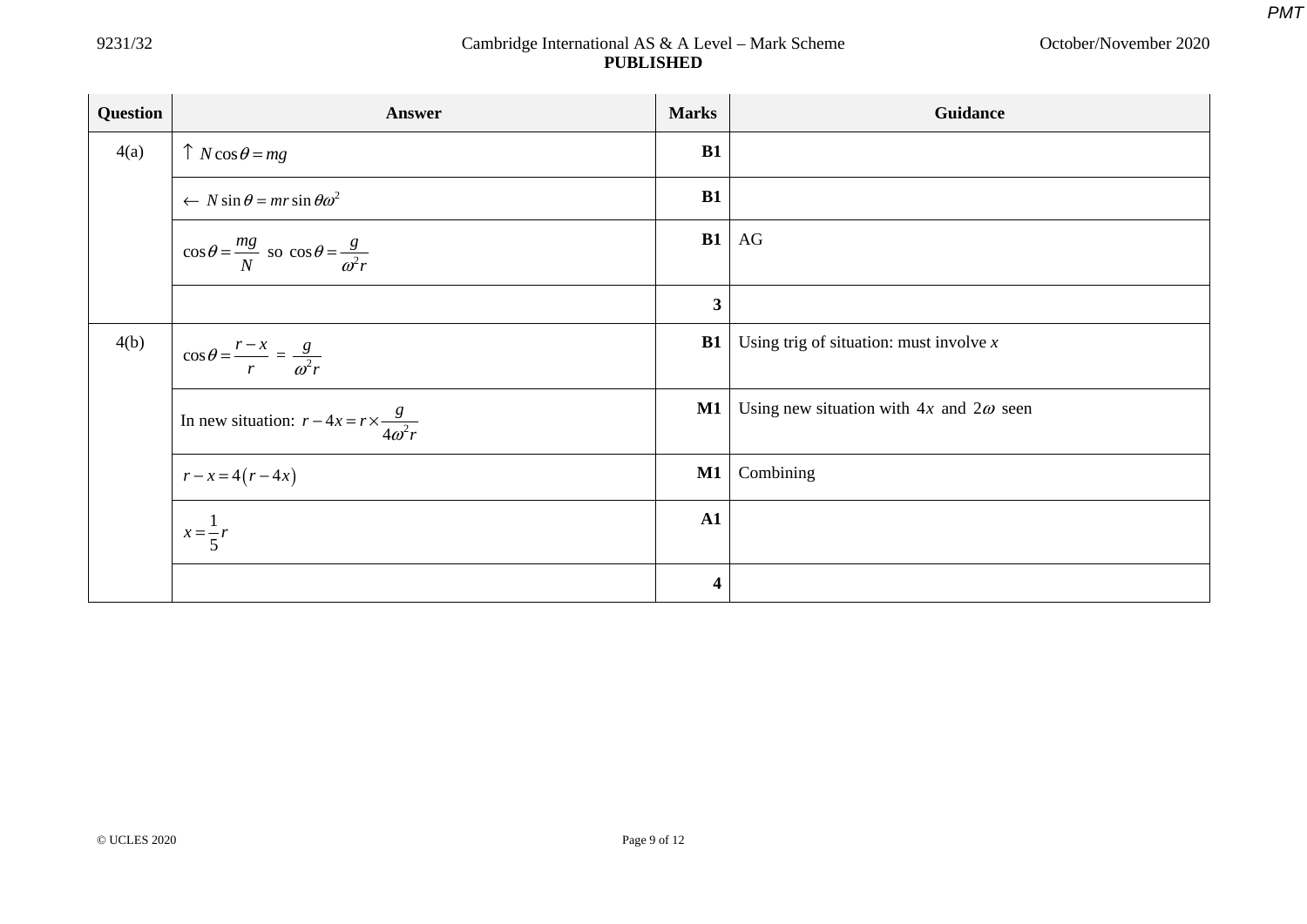| Question | Answer                                                                                                                                 | <b>Marks</b>  | Guidance                                                                                             |
|----------|----------------------------------------------------------------------------------------------------------------------------------------|---------------|------------------------------------------------------------------------------------------------------|
| 5(a)     | Quote trajectory equation from MF19 and use $\cos\theta = 1/\sec\theta$<br>$y = x \tan \theta - \frac{gx^2}{2u^2} (1 + \tan^2 \theta)$ | B1            | Must include step with $\sec^2 \theta$<br>Allow derived from first principles<br>AG                  |
|          |                                                                                                                                        |               |                                                                                                      |
| 5(b)     | $16 = 20 - \frac{10 \times 100}{2u^2} (1 + 4)$                                                                                         | $\mathbf{M1}$ | Substitute into result (a)                                                                           |
|          | $u^2 = 625$ , $(u = 25)$                                                                                                               | A1            |                                                                                                      |
|          | Use equation again: $30 = 18 \tan \theta - \frac{10 \times 324}{2 \times 625} (1 + (\tan \theta)^2)$                                   | M1            |                                                                                                      |
|          | $2.592(\tan \theta)^2$ ) – 18tan $\theta$ + 32.592 = 0                                                                                 | ${\bf A1}$    | 3 term quadratic.<br>Alternatives include: $54t^2 - 375t + 679 = 0$ ,<br>$324t^2 - 2250t + 4074 = 0$ |
|          | Discriminant = $324 - 4 \times 2.592 \times 32.592 = -13.91$                                                                           | M1            | Discriminant for alternatives:<br>$-6039$ and $-217404$                                              |
|          | As this is less than 0, no real solutions for $\theta$                                                                                 | A1            | <b>CWO</b>                                                                                           |
|          |                                                                                                                                        | 6             |                                                                                                      |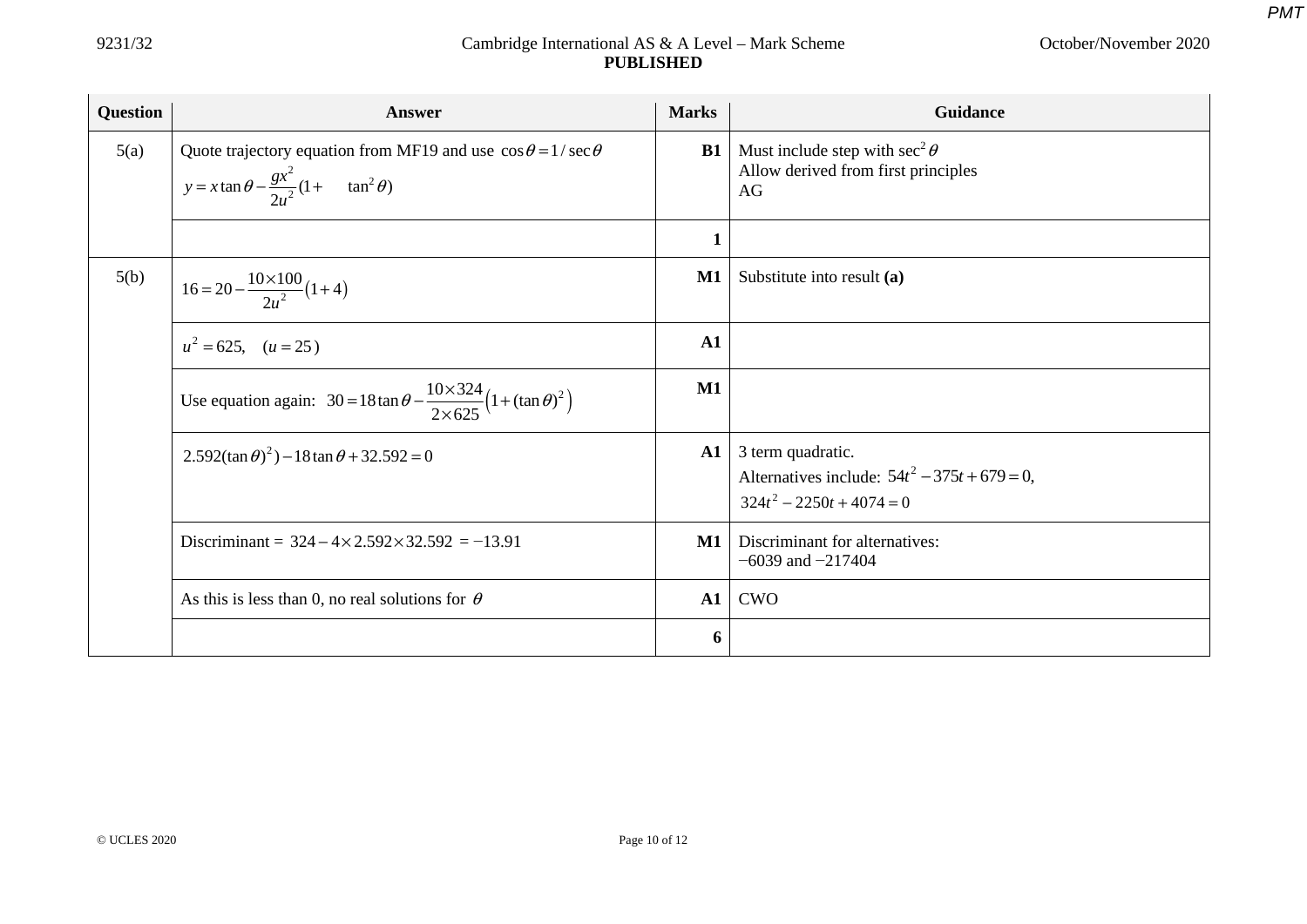| <b>Question</b> | Answer                                                                                                                         | <b>Marks</b>  | Guidance                                                                                                                      |
|-----------------|--------------------------------------------------------------------------------------------------------------------------------|---------------|-------------------------------------------------------------------------------------------------------------------------------|
| 6               | $T + mg = m.\frac{7}{3}g$                                                                                                      | $\mathbf{M1}$ |                                                                                                                               |
|                 | With $T = k \frac{3}{3}$ giving $k = 4mg$                                                                                      | ${\bf A1}$    | AG                                                                                                                            |
|                 | Let greatest height above Q be $\frac{4}{3}a + x$<br>Gain in GPE = $mgx$ and Loss in KE = $\frac{1}{2}$ m.2ga                  | <b>B1</b>     | The length being found may be expressed as the total extension of<br>the string or the greatest height above Q.<br>GPE and KE |
|                 | Gain in EPE = $\frac{1}{2} \cdot \frac{4mg}{a} \left( \left( x + \frac{a}{3} \right)^2 - \left( \frac{a}{3} \right)^2 \right)$ | B1            | EPE Note: initial EPE = $\frac{2mga}{9}$                                                                                      |
|                 | $rac{4mg}{2a}$ $\left(x^2 + \frac{2ax}{3} + \frac{a^2}{9} - \frac{a^2}{9}\right)$ + mgx = mga                                  | <b>M1 A1</b>  | Energy equation, correct number of terms                                                                                      |
|                 | $2x^2 + \frac{7ax}{3} - a^2 = 0$                                                                                               | $\mathbf{M1}$ | Simplify to quadratic                                                                                                         |
|                 | $x = \frac{1}{3}a$ so greatest height is $\frac{5}{3}a$                                                                        | $\mathbf{A1}$ |                                                                                                                               |